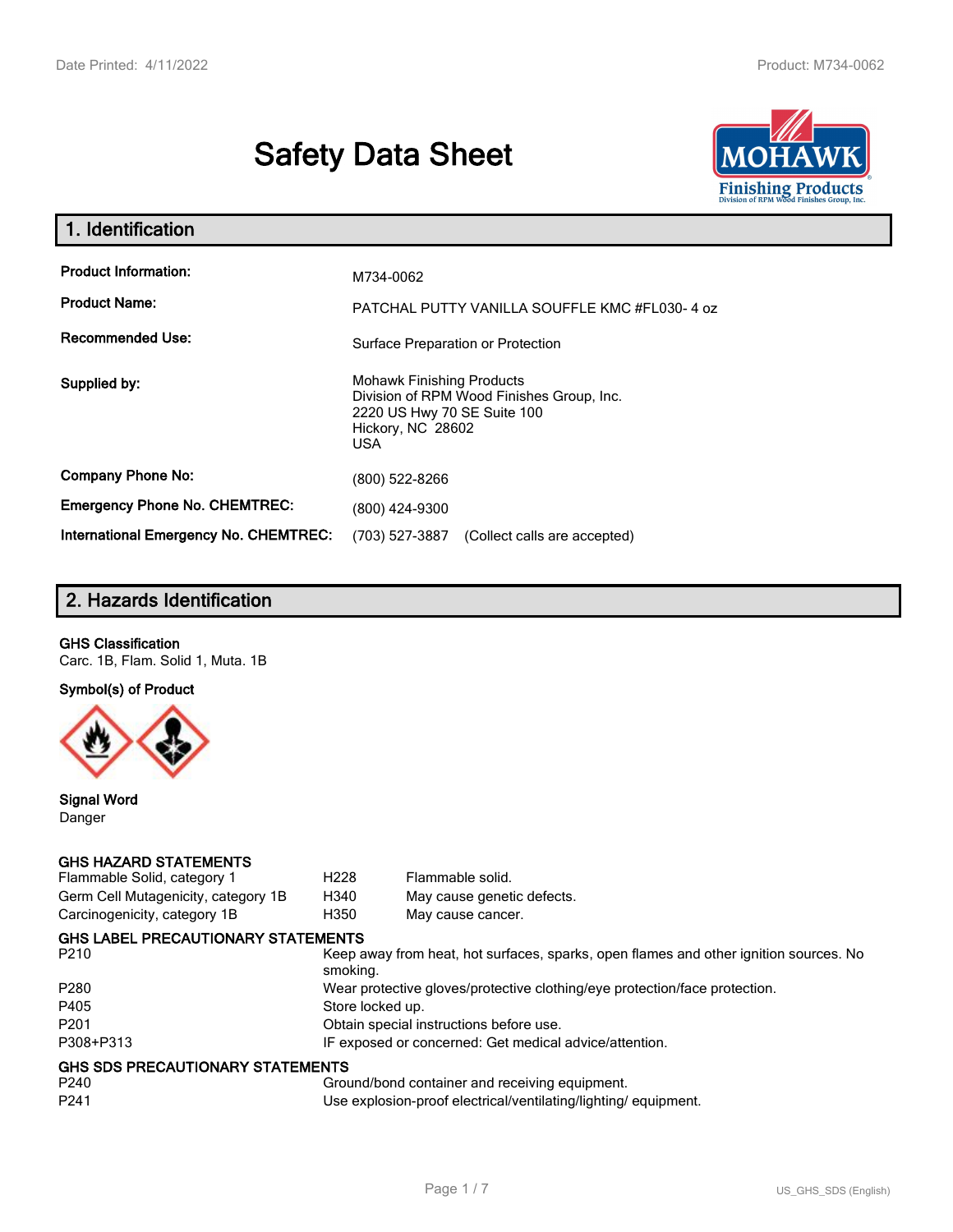# **3. Composition/Information on ingredients**

| <b>Chemical Name</b>         | CAS-No.    | Wt. %       | <b>GHS Symbols</b> | <b>GHS Statements</b> |
|------------------------------|------------|-------------|--------------------|-----------------------|
| crystalline silica           | 14808-60-7 | 40-55       | No Information     | No Information        |
| petroleum distillate         | 64742-48-9 | 25-40       | GHS08              | H304-340-350          |
| modified complex hydrocarbon | 64742-60-5 | $2.5 - 10$  | GHS07              | H332                  |
| titanium dioxide             | 13463-67-7 | $2.5 - 10$  | GHS08              | H351                  |
| mixed glycercides            | 68308-54-3 | $2.5 - 10$  | No Information     | No Information        |
| polyethylene wax             | 8002-74-2  | $1.0 - 2.5$ | GHS07              | H332                  |

The exact percentage (concentration) of ingredients is being withheld as a trade secret.

The text for GHS Hazard Statements shown above (if any) is given in the "Other information" Section.

## **4. First-aid Measures**



FIRST AID - EYE CONTACT: IF IN EYES: Rinse cautiously with water for several minutes. Remove contact lenses, if present and easy to do. Continue rinsing. If eye irritation persists: Get medical advice/attention.

FIRST AID - SKIN CONTACT: IF ON SKIN: Gently wash with plenty of Soap and Water. If skin irritation occurs: Get medical advice/ attention.

FIRST AID - INGESTION: IF SWALLOWED: rinse mouth. Do NOT induce vomiting. IF exposed or if you feel unwell: Call a POISON CENTER or doctor/physician.

FIRST AID - INHALATION: IF INHALED: If breathing is difficult, remove victim to fresh air and keep at rest in a position comfortable for breathing. IF exposed or if you feel unwell: Call a POISON CENTER or doctor/physician.

# **5. Fire-fighting Measures**

**SPECIAL FIREFIGHTING PROCEDURES:** Evacuate all persons from the fire area to a safe location. Move non-burning material, as feasible, to a safe location as soon as possible. Fire fighters should be protected from potential explosion hazards while extinguishing the fire. Wear self-contained breathing apparatus (SCBA) and full fire-fighting protective clothing. Thoroughly decontaminate all protective equipment after use. Containers of this material may build up pressure if exposed to heat (fire). Use water spray to cool fire-exposed containers. Use water spray to disperse vapors if a spill or leak has not ignited. This precaution will help prevent the accumulation of an explosive vapor-air mixture after the initial fire is extinguished.

**FIREFIGHTING EQUIPMENT:** This is a NFPA/OSHA flammable solid. Follow NFPA 400, Chapters 5 and 13 for fire protection and fire suppression. Use a dry chemical, carbon dioxide, or similar ABC fire extinguisher for incipient fires. Water may be used to cool and prevent rupture of containers that are exposed to heat from fire.

## **6. Accidental Release Measures**

#### **ENVIRONMENTAL MEASURES:** No Information

**STEPS TO BE TAKEN IN CASE MATERIAL IS RELEASED OR SPILLED:** Follow personal protective equipment recommendations found in Section VIII. Personal protective equipment needs must be evaluated based on information provided on this sheet and the special circumstances created by the spill including; the material spilled, the quantity of the spill, the area in which the spill occurred, and the training and the expertise of employees in the area responding to the spill. Never exceed any occupational exposure limits. Shut off ignition sources; including electrical equipment and flames. Do not allow smoking in the area. Do not allow the spilled product to enter public drainage system or open waterways.

### **7. Handling and Storage**



**HANDLING:** Avoid inhalation and contact with eyes, skin, and clothing. Wash hands thoroughly after handling and before eating or drinking. In keeping with safe handling practices, avoid ignition sources (smoking, flames, pilot lights, electrical sparks); ground and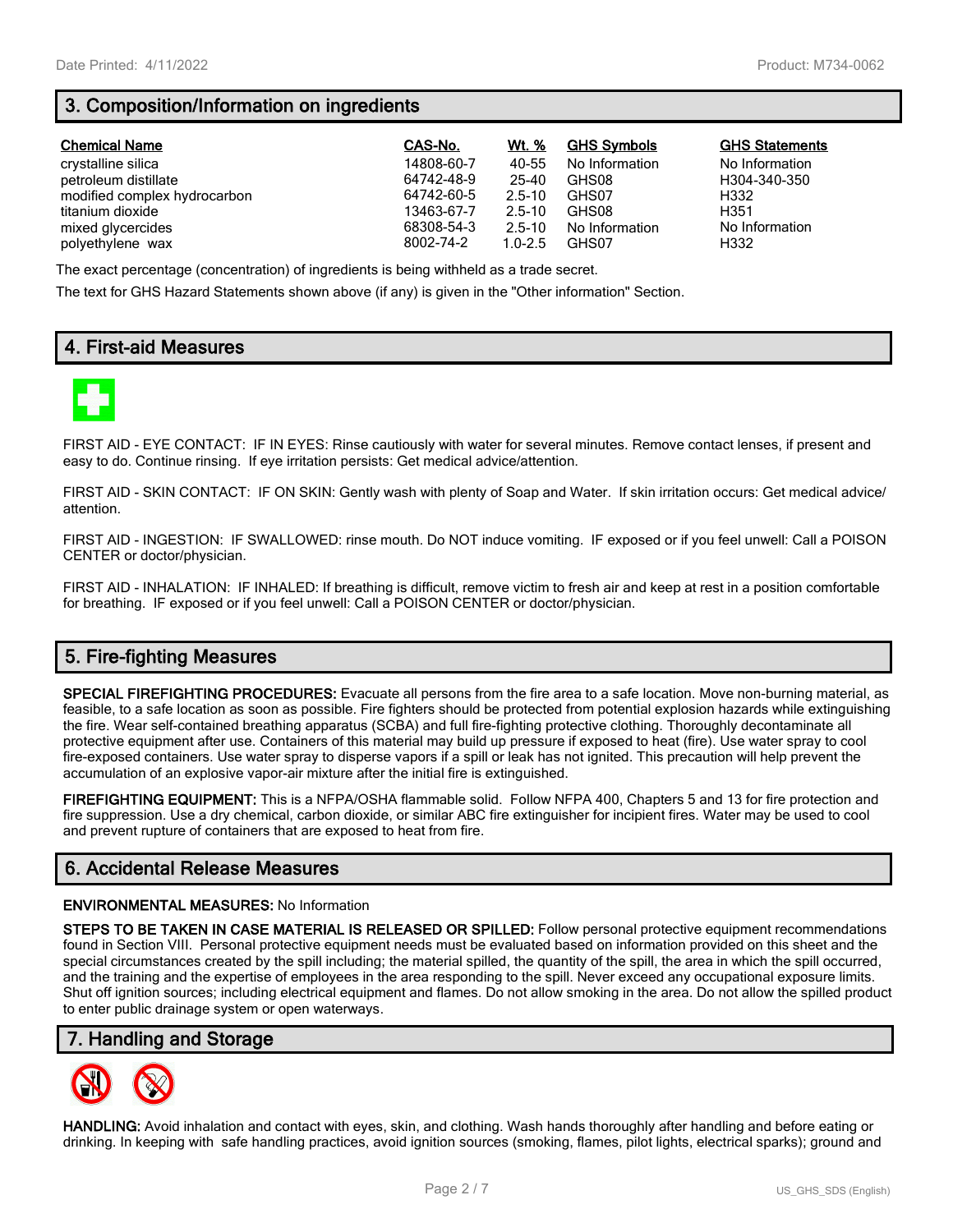bond containers when transferring the material to prevent static electricity sparks that could ignite vapor and use spark proof tools and explosion proof equipment. Empty containers may retain product residue or vapor. Do not pressurize, cut, weld, braze, solder, drill, grind, or expose container to heat, flame, sparks, static electricity, or other sources of ignition. Any of these actions can potentially cause an explosion that may lead to injury.

**STORAGE:** Keep containers closed when not in use. Store in cool well ventilated space away from incompatible materials.

### **8. Exposure Controls/Personal Protection**

| Ingredients with Occupational Exposure Limits |                      |                       |                     |                         |  |
|-----------------------------------------------|----------------------|-----------------------|---------------------|-------------------------|--|
| <b>Chemical Name</b>                          | <b>ACGIH TLV-TWA</b> | <b>ACGIH-TLV STEL</b> | <b>OSHA PEL-TWA</b> | <b>OSHA PEL-CEILING</b> |  |
| crystalline silica                            | $0.025$ mg/m $3$     | N.D.                  | $50 \mu q/m3$       | N.D.                    |  |
| petroleum distillate                          | N.D.                 | N.D.                  | N.D.                | N.D.                    |  |
| modified complex hydrocarbon                  | N.D.                 | N.D.                  | N.D.                | N.D.                    |  |
| titanium dioxide                              | 10 mg/m $3$          | N.D.                  | 15 mg/m $3$         | N.D.                    |  |
| mixed glycercides                             | N.D.                 | N.D.                  | N.D.                | N.D.                    |  |
| polyethylene wax                              | $2 \text{ mg/m}$     | N.D.                  | N.D.                | N.D.                    |  |

**Further Advice: MEL = Maximum Exposure Limit OES = Occupational Exposure Standard SUP = Supplier's Recommendation Sk = Skin Sensitizer N.E. = Not Established N.D. = Not Determined**

#### **Personal Protection**



**RESPIRATORY PROTECTION:** In case of insufficient ventilation wear suitable respiratory equipment.

**SKIN PROTECTION:** Wear chemical resistant footwear and clothing such as gloves, an apron or a whole body suit as appropriate.



**EYE PROTECTION:** Safety glasses



**OTHER PROTECTIVE EQUIPMENT:** No Information



**HYGIENIC PRACTICES:** It is good practice to avoid contact with the product and/or its vapors, mists or dust by using appropriate protective measures. Wash thoroughly after handling and before eating or drinking.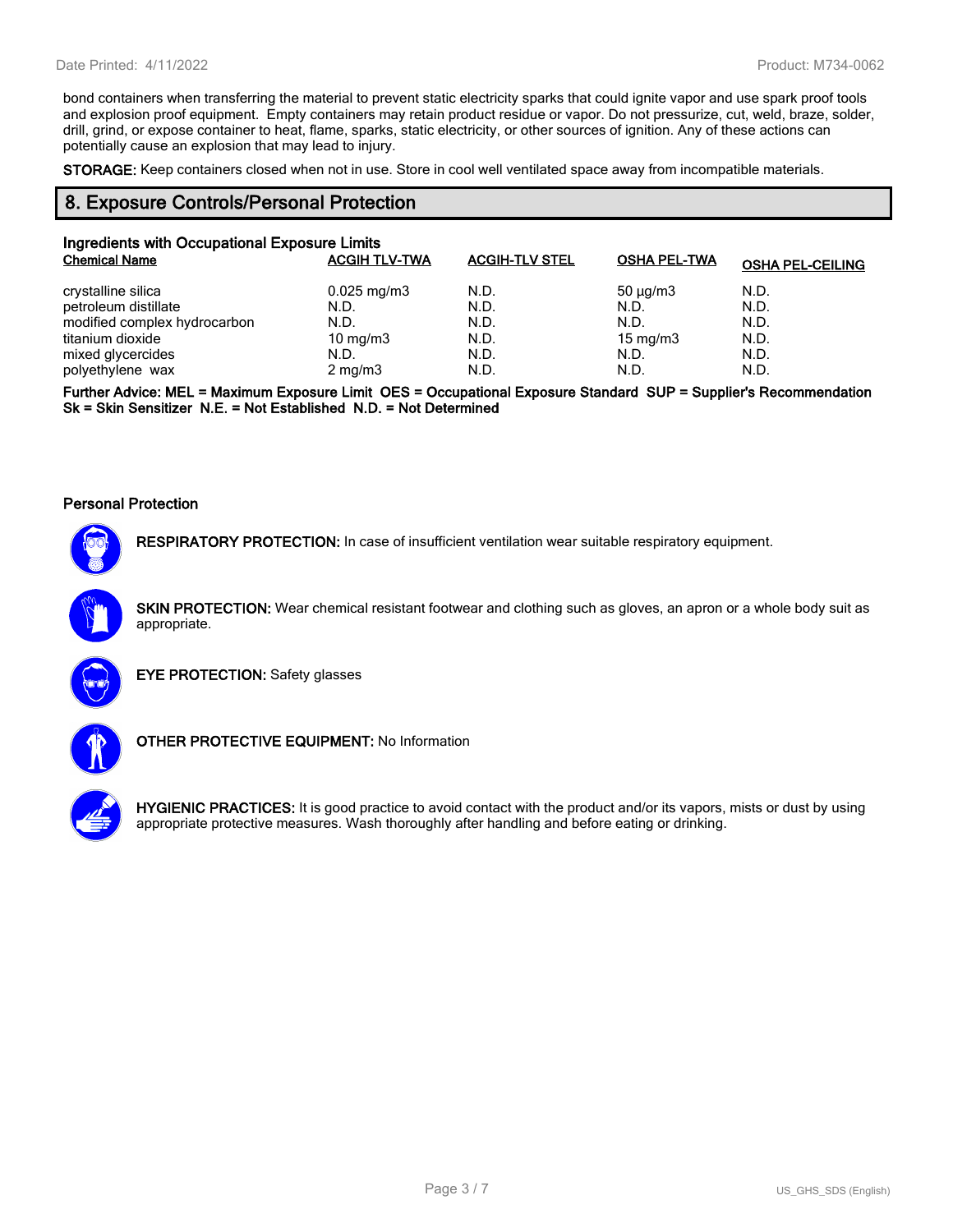**N.I. = No Information**

# **9. Physical and Chemical Properties**

| Appearance:                    | Solid                      | <b>Physical State:</b>                      | <b>SOLID</b>    |
|--------------------------------|----------------------------|---------------------------------------------|-----------------|
| Odor:                          | Oily Hydrocarbon           | <b>Odor Threshold:</b>                      | Not determined  |
| Density, g/cm3:                | 1.309                      | pH:                                         | Not determined  |
| Freeze Point, °F:              | Not determined             | <b>Viscosity:</b>                           | Not determined  |
| <b>Solubility in Water:</b>    | Not determined             | Partition Coefficient, n-octanol/<br>water: | Not determined  |
| Decomposition temperature, °F: | Not determined             | <b>Explosive Limits, %:</b>                 | Not determined  |
| Boiling Range, °F:             | Not determined             | Flash Point, °F:                            | 419 $\degree$ F |
| Combustibility:                | <b>Supports Combustion</b> | Auto-Ignition Temperature, °F:              | Not determined  |
| <b>Evaporation Rate:</b>       | Slower than Diethyl Ether  | Vapor Pressure, mmHg:                       | Not determined  |
| <b>Vapor Density:</b>          | Not determined             |                                             |                 |

## **10. Stability and reactivity**

**STABILITY:** Stable under normal conditions.

**CONDITIONS TO AVOID:** Heat, flames and sparks.

**INCOMPATIBILITY:** Acids, Bases, Oxidizing agents

**HAZARDOUS DECOMPOSITION PRODUCTS:** Not determined.

### **11. Toxicological information**

**Practical Experiences**

**EMERGENCY OVERVIEW:** No Information

**EFFECT OF OVEREXPOSURE - EYE CONTACT:** No Information

**EFFECT OF OVEREXPOSURE - INGESTION:** No Information

**EFFECT OF OVEREXPOSURE - INHALATION:** No Information

**EFFECT OF OVEREXPOSURE - SKIN CONTACT:** No Information

**CARCINOGENICITY:** May cause cancer.

This product contains Titanium Dioxide, which is listed by IARC as possibly carcinogenic to humans (Group 2B). This listing is based on inadequate evidence of carcinogenicity in humans and sufficient evidence in experimental animals. This classification is relevant when exposed to titanium dioxide in dust or powder form only, including cured product that is subject to sanding, grinding, cutting, or other surface preparation activities.

**PRIMARY ROUTE(S) OF ENTRY:**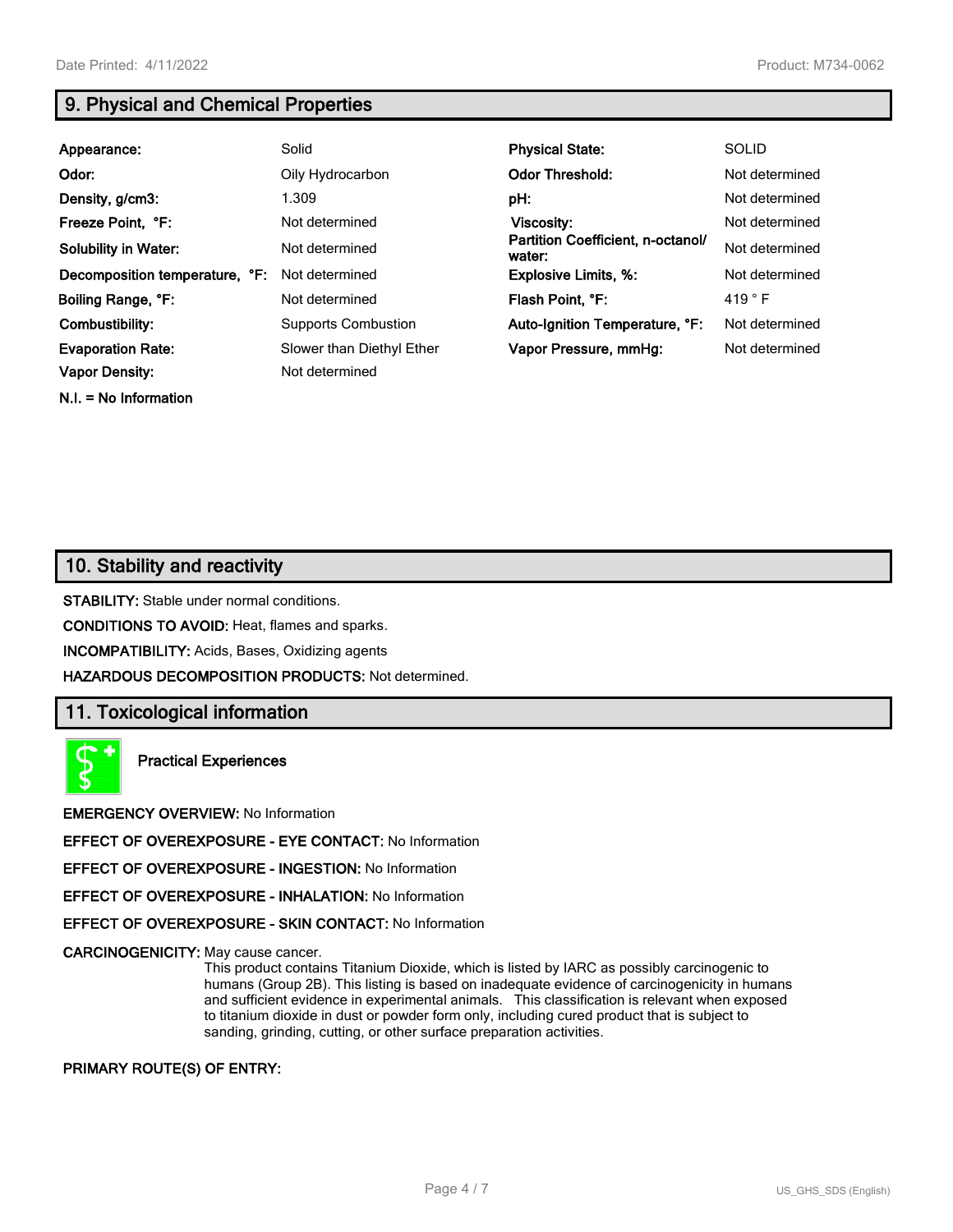## **Acute Toxicity Values**

#### **The acute effects of this product have not been tested. Data on individual components are tabulated below**

| CAS-No.<br>14808-60-7<br>64742-48-9<br>64742-60-5<br>13463-67-7<br>68308-54-3<br>8002-74-2 | <b>Chemical Name</b><br>crystalline silica<br>petroleum distillate<br>modified complex hydrocarbon<br>titanium dioxide<br>mixed glycercides<br>polyethylene wax | Oral LD50<br>>5000 mg/kg<br>>5000 mg/kg Rat<br>>5000 mg/kg Rat<br>>10000 mg/kg Rat<br>>5001<br>>3750 mg/kg Rat | Dermal LD50<br>>5000 mg/kg<br>>3160 mg/kg Rabbit<br>>3600 mg/kg Rabbit >20<br>>10000 mg/kg Rabbit >20 mg/l<br>>5001<br>>3600 mg/kg Rabbit | Vapor LC50<br>>20 mg/l Rat<br>>20 mg/L Rat<br>>20.1<br>$>14$ ma/l |
|--------------------------------------------------------------------------------------------|-----------------------------------------------------------------------------------------------------------------------------------------------------------------|----------------------------------------------------------------------------------------------------------------|-------------------------------------------------------------------------------------------------------------------------------------------|-------------------------------------------------------------------|
|                                                                                            |                                                                                                                                                                 |                                                                                                                |                                                                                                                                           |                                                                   |

#### **N.I. = No Information**

## **12. Ecological information**

**ECOLOGICAL INFORMATION:** Ecological evaluation of this material has not been performed; however, do not allow the product to be released to the environment without governmental approval/permits.

## **13. Disposal Information**



**Product**

**DISPOSAL METHOD:** Waste from this material may be a listed and/or characteristic hazardous waste. Dispose of material, contaminated absorbent, container and unused contents in accordance with local, state, and federal regulations.

**STEPS TO BE TAKEN IN CASE MATERIAL IS RELEASED OR SPILLED:** Follow personal protective equipment recommendations found in Section VIII. Personal protective equipment needs must be evaluated based on information provided on this sheet and the special circumstances created by the spill including; the material spilled, the quantity of the spill, the area in which the spill occurred, and the training and the expertise of employees in the area responding to the spill. Never exceed any occupational exposure limits. Shut off ignition sources; including electrical equipment and flames. Do not allow smoking in the area. Do not allow the spilled product to enter public drainage system or open waterways.

## **14. Transport Information**

**SPECIAL TRANSPORT PRECAUTIONS:** No Information

**DOT:** NOT RESTRICTED

**IATA:** NOT RESTRICTED

**IMDG:** NOT RESTRICTED

## **15. Regulatory Information**

### **U.S. Federal Regulations:**

#### **CERCLA - SARA Hazard Category**

This product has been reviewed according to the EPA 'Hazard Categories' promulgated under Sections 311 and 312 of the Superfund Amendment and Reauthorization Act of 1986 (SARA Title III) and is considered, under applicable definitions, to meet the following categories:

Fire Hazard, Chronic Health Hazard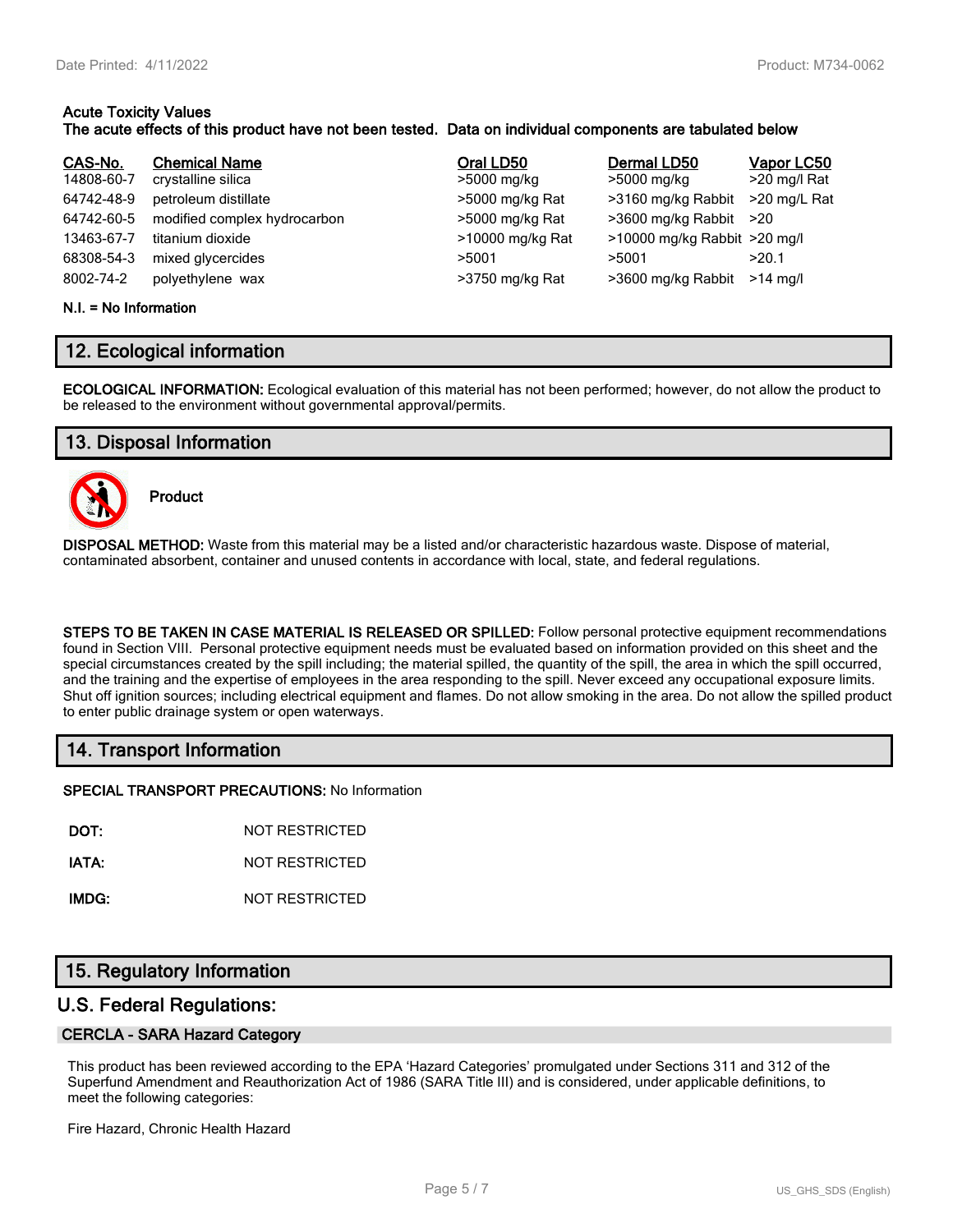#### **SARA SECTION 313**

This product contains the following substances subject to the reporting requirements of Section 313 of Title III of the Superfund Amendment and Reauthorization Act of 1986 and 40 CFR part 372:

No Sara 313 components exist in this product.

#### **TOXIC SUBSTANCES CONTROL ACT**

This product contains the following chemical substances subject to the reporting requirements of TSCA 12(B) if exported from the United States:

No TSCA components exist in this product.

## **U.S. State Regulations:**

#### **CALIFORNIA PROPOSITION 65**

WARNING: Cancer - www.P65Warnings.ca.gov.

Crystalline Silica, Cancer, 41.9027%

# **16. Other Information**

| <b>Revision Date:</b>       | 3/1/2022                                                                                                                                                                                                                                                                                                               | <b>Supersedes Date:</b>                                    | 7/26/2021 |
|-----------------------------|------------------------------------------------------------------------------------------------------------------------------------------------------------------------------------------------------------------------------------------------------------------------------------------------------------------------|------------------------------------------------------------|-----------|
| <b>Reason for revision:</b> | <b>Product Composition Changed</b><br>Substance Hazard Threshold % Changed<br>01 - Product Information<br>02 - Hazards Identification<br>03 - Composition/Information on Ingredients<br>09 - Physical & Chemical Information<br>15 - Regulatory Information<br>16 - Other Information<br>Revision Statement(s) Changed | Substance and/or Product Properties Changed in Section(s): |           |
| Datasheet produced by:      | <b>Regulatory Department</b>                                                                                                                                                                                                                                                                                           |                                                            |           |
| <b>HMIS Ratings:</b>        |                                                                                                                                                                                                                                                                                                                        |                                                            |           |

| .<br>ᅩᄖ<br>ction<br>. |  | He<br>antn. |  |  |  |  |  |  |  |
|-----------------------|--|-------------|--|--|--|--|--|--|--|
|-----------------------|--|-------------|--|--|--|--|--|--|--|

**Volatile Organic Compounds, gr/ltr:** 405

**Text for GHS Hazard Statements shown in Section 3 describing each ingredient:**

| H304 | May be fatal if swallowed and enters airways.                         |
|------|-----------------------------------------------------------------------|
| H332 | Harmful if inhaled.                                                   |
| H340 | May cause genetic defects.                                            |
| H350 | May cause cancer.                                                     |
| H351 | Suspected of causing cancer.                                          |
|      | la ang fan AllA Blatannanga akanya la Asatlan A daganlika a gagli han |

**Icons for GHS Pictograms shown in Section 3 describing each ingredient:**